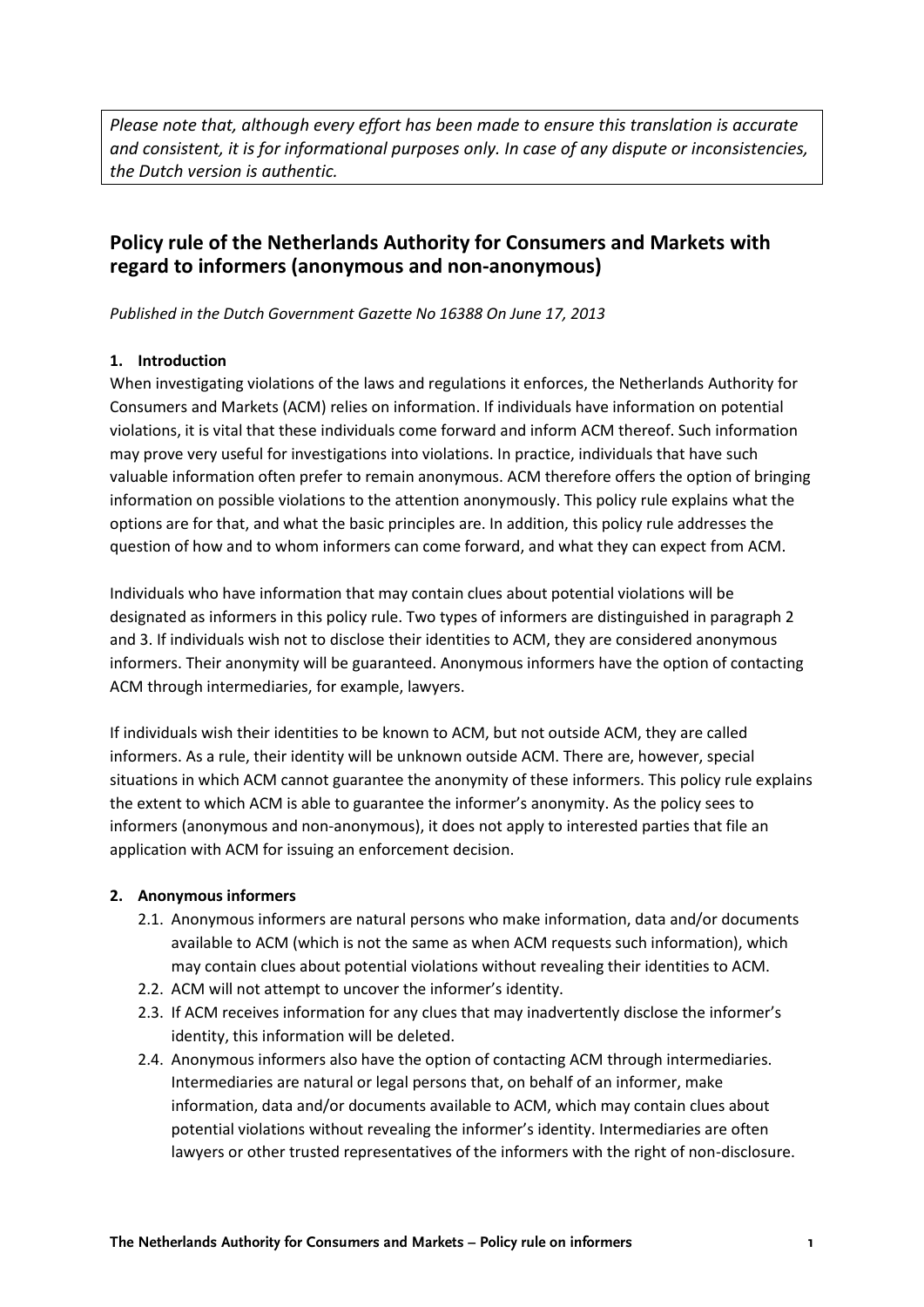- 2.5. Intermediaries must always reveal their identities to ACM and will continue to act as liaisons in any subsequent investigations.
- 2.6. ACM will contact and inform intermediaries if it turns out that the information it has received may inadvertently disclose the informer's identity. Intermediaries are then given the opportunity to indicate which data cannot be disclosed outside ACM.

## **3. Informers**

- 3.1. Informers are natural persons who make information, data and/or documents available to ACM (which is not the same as when ACM requests such information), which may contain clues about potential violations and who wish their identities not to be disclosed outside ACM.
- 3.2. ACM will do its best not to disclose the identities of these informers outside ACM. ACM and the informer will make arrangements on what efforts ACM will make to prevent the informer's identity from being disclosed.
- 3.3. ACM will appoint a limited number of enforcement officials who will take delivery of the informer's information, data and/or documents. These officials are the only ones that know the informer's identity. Said officials will remove from that information, data and/or documents any data that may inadvertently disclose the informer's identity before that information is used within ACM.

## **4. In what situations is ACM required to disclose an informer's identity**

ACM will do its best not to disclose the identities of these informers (anonymous and nonanonymous). There are, however a number of situations where ACM is required to disclose an informer's (anonymous and non-anonymous) identity outside ACM. Among other situations, this may be the case if:

- the court orders ACM to disclose the informer's identity when cases are taken to court;
- in matters of crimes for which an obligation to file a report applies
- ACM or an ACM official is heard under oath in case a court order is issued.
- an ACM official is heard under oath as a witness in a parliamentary investigation.
- it appears that an informer (anonymous and non-anonymous) committed the violation or took part in it.

#### **5. Providing information**

There are several ways of how informers (anonymous and non-anonymous) and intermediaries can provide information about potential violations to ACM:

- by calling the ACM Business information desk at +31-70-72 22 000, Monday through Friday between 9 a.m. and 5 p.m.
- by using the electronic form on the website of ACM [\(www.acm.nl\)](http://www.acm.nl/), in Dutch,
- by calling M, the national hotline for reporting crime anonymously at 0800-7000, seven days a week, from 10 a.m. till 10 p.m.
- by sending information by regular mail to the address of ACM : the Netherlands Authority for Consumers and Markets, P.O. Box 16326, 2500 BH, The Hague, the Netherlands
- by visiting our office (address Muzenstraat 41, 2511 WB, The Hague)